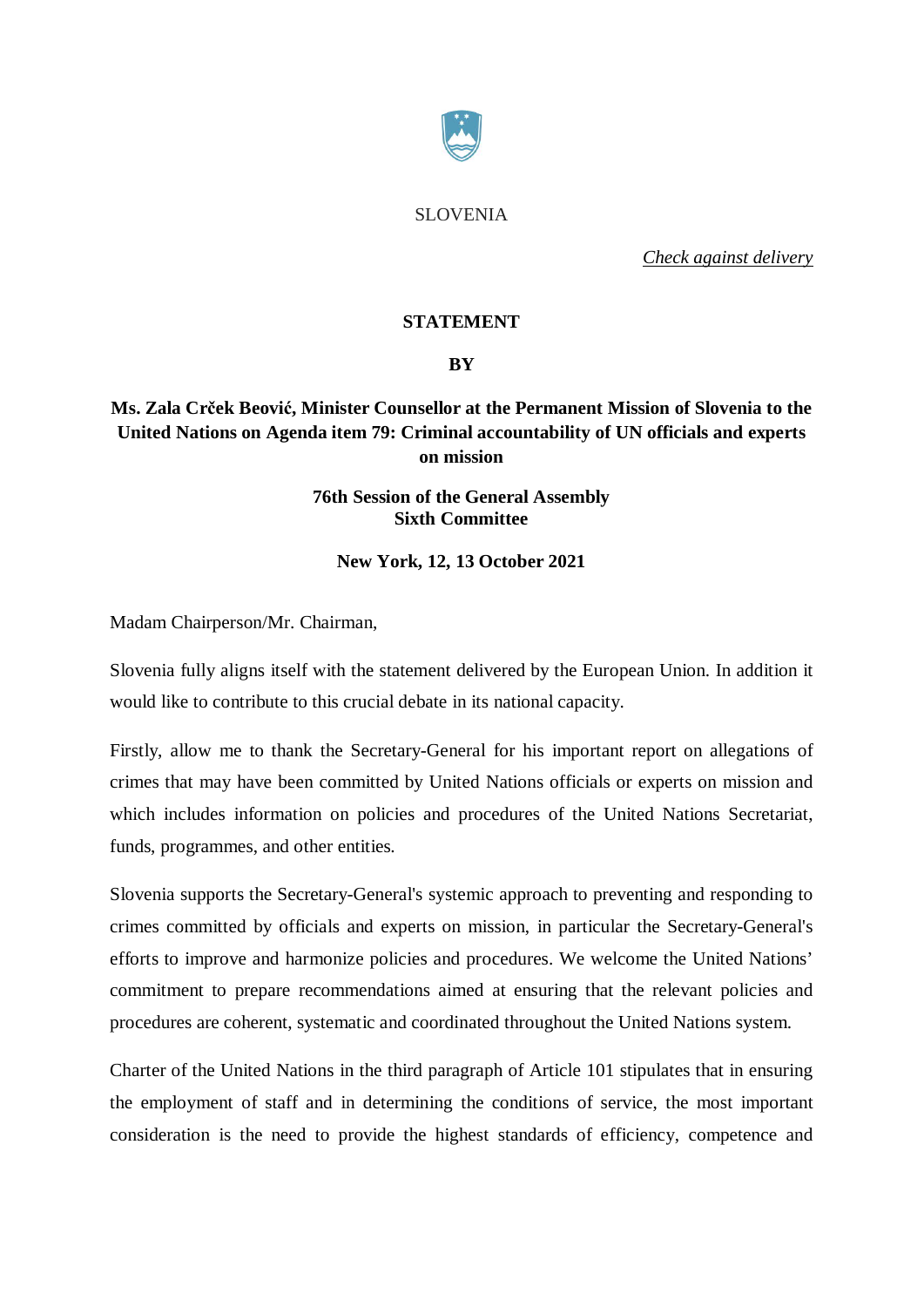integrity. Slovenia acknowledges that the matter in question is regulated in the Staff Regulations and Rules of the United Nations.

### Madam Chairperson/Mr. Chairman,

Member States and the United Nations need to cooperate together to prevent crimes. Their collaboration should be based on efforts to achieve enhanced communication and result in the forming of the necessary partnerships. In addition, we must strive to build a positive relationship between the Member States and the United Nations on the one hand, and the host States and their people on the other. These interrelations all add up to a successful discharge of UN missions within the objectives set and to the enforcement of responsibility for noncompliance or breaches.

#### Madam Chairperson/Mr. Chairman,

Slovenia supports appropriate preventive procedures, including those aimed at providing adequate training for officials and experts on missions. We need to do and accomplish more in terms of establishing appropriate services to deal with relevant issues. These services should be able to act promptly, appropriately and efficiently in the event of suspicion that a criminal offence has been committed, to protect the victim and take a victim-centered approach.

Slovenia is striving to carefully monitor various forms of crime and to strengthen preventive work at the national level, which has proven very effective. During the past five-year programming period for monitoring committed crimes, their number has decreased significantly. The presented data show that Slovenia has improved its preventive measures by upgrading the resources needed to protect citizens, establishing the necessary information systems architecture, and strengthening the research and fight against various forms of crime in general. Slovenia also aims to strengthen multidisciplinary cooperation with other States on justice, home affairs, and protection and rescue.